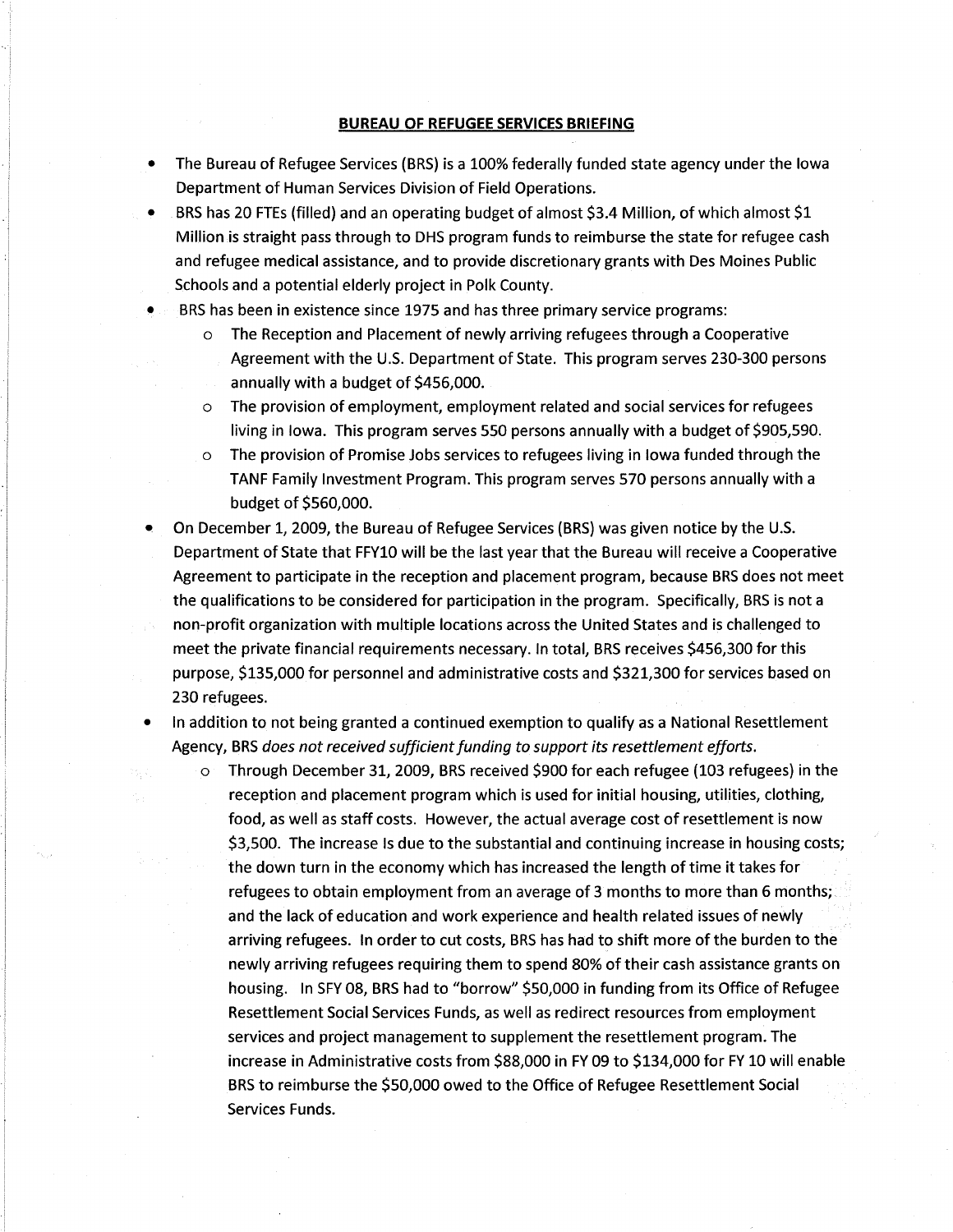- Although the U.S. Department of State recently announced the per capita grant would  $\circ$ increase to \$1,800 effective January 1, 2010, this amount will still be insufficient for personnel and administrative costs and cannot be used to offset any costs for refugees for the 103 refugees who arrived prior to January 1, 2010.
- In addition, the Cooperative Agreement with the U.S. Department of State requires that  $\circ$ BRS secure private funding for some of the costs of the Reception and Placement program. This year, BRS indicated that it would attempt to secure 550,000.
- Therefore, even though BRS will begin to receive 51,800 per refugee for reception and  $\circ$ placement effective January 1, 2010, it will still need \$250,000-300,000 of state dollars to meet the average cost of providing service.
- BRS is one of three agencies that have been providing reception and placement services in lowa. The other two agencies are Lutheran Services in Iowa (LSI) and Catholic Charities, Des Moines Diocese.
- On January 26, 2010, Lutheran Services in Iowa (LSI) announced they would suspend their resettlement of refugees through the reception and placement program effective January 29, and would end their supplemental services to refugees July 30, 2010. Their decision was also due to resettlement costs continuing to exceed revenues.
- The notification from the U.S. Department of State that BRS will no longer qualify to participate in the reception and placement program will result in a reduction of \$135,000 in personnel and administrative funding for BRS. No immediate reduction in staff is necessary in FFY 10, as the reduction can be managed through attrition and early retirements. BRS can better serve refugees by focusing staff resources on providing employment and Promise Jobs services, whíle resettlement services are provided by non-profits.
- The effect on BRS funding in future years depends on the number of refugees resettled in lowa needing employment services. BRS and LSI have provided 84% of resettlement services for newly arriving refugees in lowa over the past three years. lf no other non-profit steps in to provide the resettlement services that BRS and LSI were providing, the resulting reduction in refugees being resettled in lowa would progressively reduce the formula dollars granted to BRS from the federal Office of Refugee Resettlement and may eventually reduce the Promise Jobs funding as well.

| Agency                            | <b>FFY 07</b> | <b>FFY 08</b> | <b>FFY 09</b> | Total | Projected FY10 |
|-----------------------------------|---------------|---------------|---------------|-------|----------------|
| <b>Bureau of Refugee Services</b> | 202           | 279           | 426           | 907   | 230            |
| Lutheran Services of Iowa         | 167           | 203           | 354           | 724   | 300            |
| Des Moines Diocese                | 66            | 111           | 129           | 306   | 100            |
| Total                             | 435           | 593           | 909           | 1937  | 630            |

and a complete complete such a world control of the complete

被打开 医神经的 经银行行为 医心脏 医卡林氏试验检尿道 经不同权利

as and the result of a face of the coefficient state of a state of the

2. "我想不是, 我们不知道, 你们

 $\sim 50$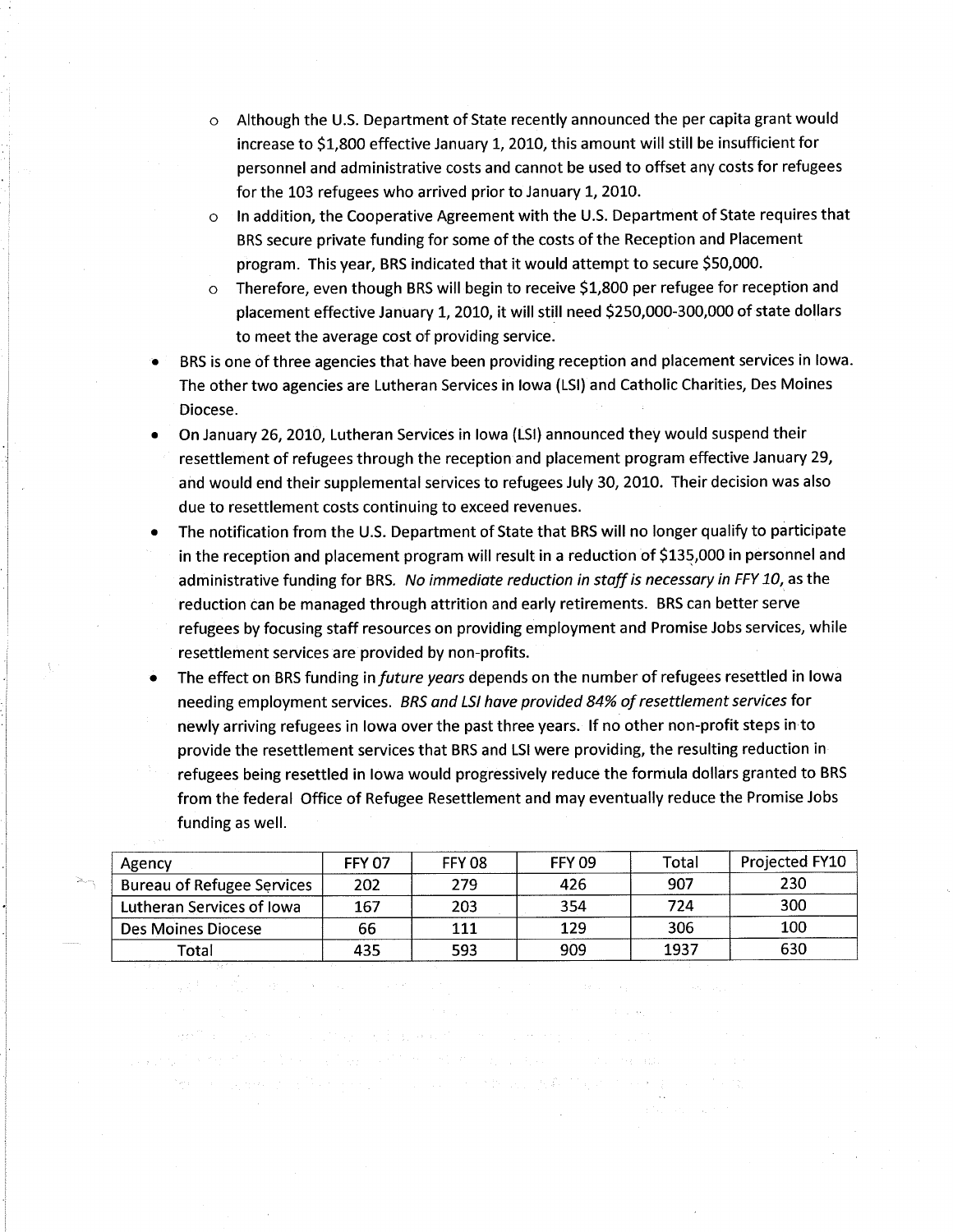

## United States Department of State

Bureau of Population, Refugees, and Migration

Washington, D.C. 20520 December 1, 2009

Mr. John Wilken Bureau of Refugee Programs Iowa Department of Human Services 1200 University Avenue, Suite D Des Moines, Iowa 50314

Dear Mr. Wilken:

I am writing to thank you and the State of Iowa for years of dedicated service to thousands of refugees as a participant in the U.S. Refugee Admissions Program. Iowa has been a valued partner of the Department of State since November 17, 1975 when the first Laotian Tai Dam refugees arrived, and has gone on to resettle more than 13,000 individuals. Iowa's refugee resettlement history tracks that of U.S. resettlement history, continually adjusting to serve different populations throughout the years. The Iowa program was built on the dedication of Iowa Governor Robert Ray as he responded to President Gerald Ford's urgent request for Americans to resettle refugees from Southeast Asia. Governor Ray's dedication has been carried on by each successive administration. Iowa's program philosophy of promoting jobs over welfare has assisted refugees to establish themselves and become valued members of their new communities. Iowa's role in refugee resettlement is commendable and I thank you for your years

The Iowa Bureau of Refugee Programs functions as an affiliate with headquarters funding, does not meet the criteria of a non-profit organization with multiple locations across the United States, and is challenged to meet the private financial requirements necessary to serve refugees through the Reception and Placement Program. Therefore, this is to inform you that FY2010 will be the last fiscal year that Iowa will receive a Cooperative Agreement to participate in the Reception and Placement Program. We are ready to discuss any questions you may wish to discuss with us at your convenience.

Admissions office staff will be pleased to work with you throughout this year to ensure a smooth transition in the closure of your reception and placement program. Please feel free to contact Barbara Day or Susan Kyle with any questions.

Again, many thanks to the state of Iowa for your outstanding contributions to the U.S. resettlement program.

Sincerely,

Theren J. Kus Director

Office of Admissions

Cc: David Robinson Eric Hembree